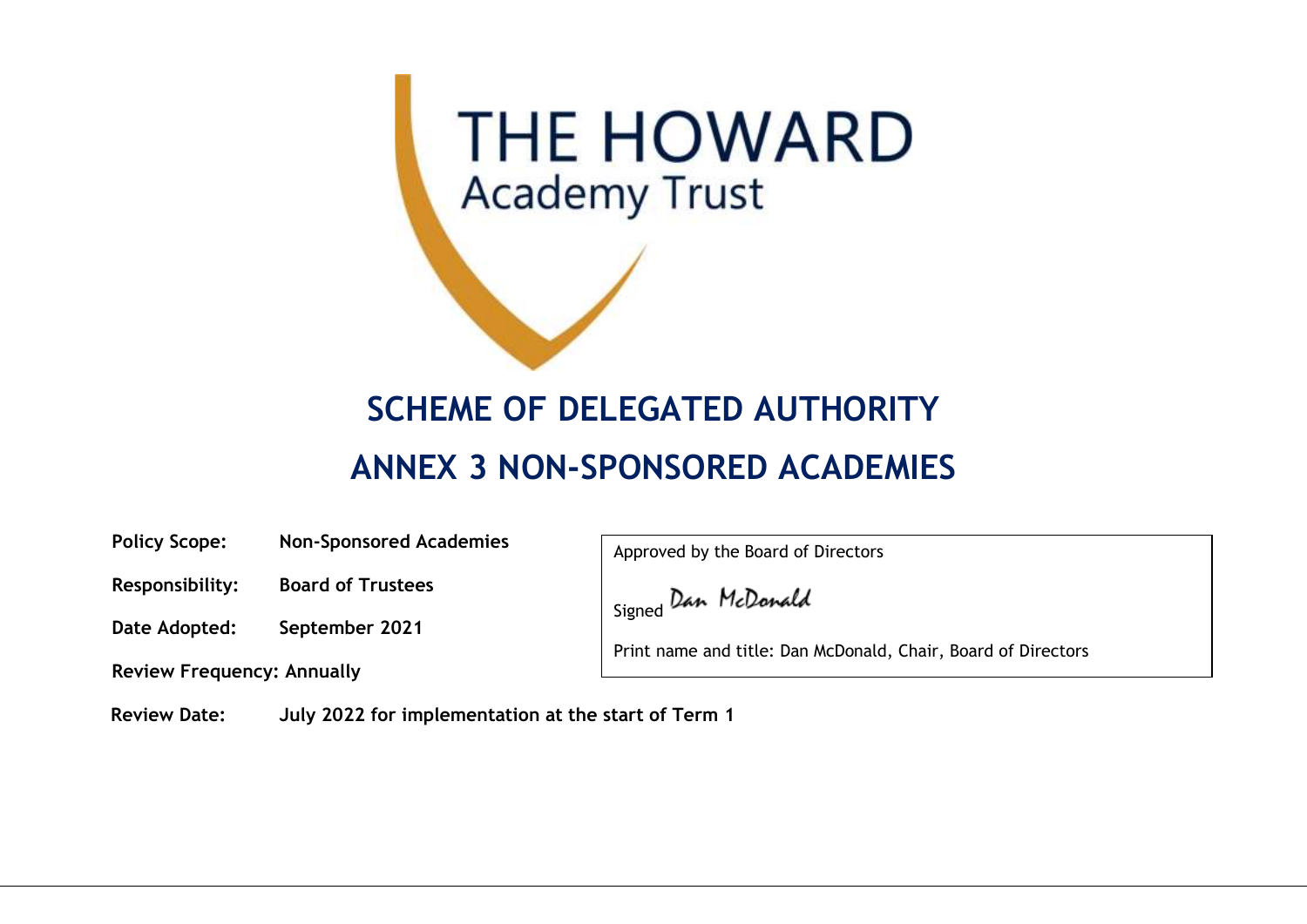## **Annex 3 – Delegations for Non-Sponsored Academies**

In this Annex the phrases used have the following meanings:

**Consult**: the individual/group that should be consulted as part of the process of completing a particular task.

**Deliver**: the individual/group that has responsibility for undertaking the particular task delegated to them and reporting on its delivery at suitable intervals. In the case of the CEO this will be at Trust level. In the case of the Principal/Head of School this will be at Academy level.

**Determine**: the individual/group that has primary responsibility for ensuring the particular task is completed and determining how the Trust and/or Academies (as appropriate) should undertake the task including determining appropriate milestones and targets to be reported against.

**Develop**: the individual/group that has responsibility for developing proposals relating to a task for discussion and approval by the appropriate decision-making individual/group.

**Recommend:** the individual/group that should make recommendations as to how a particular task should be completed. In the case of (i) the CEO they will be making recommendations to the Board and/or LAB (as appropriate), (ii) the LAB they will be making recommendations in relation to their Academy to the Board, CEO and/or Principal/Head of School (as appropriate) and (iii) the Principal/Head of School they will be making recommendations in relation to their Academy to the CEO and/or LAB (as appropriate).

**Report**: the individual/group that has responsibility for reporting on the delivery of tasks. In the case of (i) the CEO they will be making reports to the Board and/or LAB (as appropriate, (ii) the LAB they will be making reports in relation to their Academy to the Board and/or CEO (as appropriate) and (iii) the Principal/Head of School they will be making reports in relation to their Academy to the CEO and/or LAB (as appropriate).

**Review**: the individual/group that has responsibility for reviewing whether a particular task is being carried out satisfactorily and where appropriate requiring action to be taken to ensure task is delivered appropriately. In the case of (i) the Board they will be reviewing the CEO and/or LAB (as appropriate), (ii) the CEO they will be reviewing the Principal/Head of School and (iii) the LAB they will be reviewing the Principal/Head of School and his leadership team.

**Comply**: the individual/group will follow agreed policies and procedures.

*To assist interpretation of the matters delegated the table below provides additional comment as appropriate.*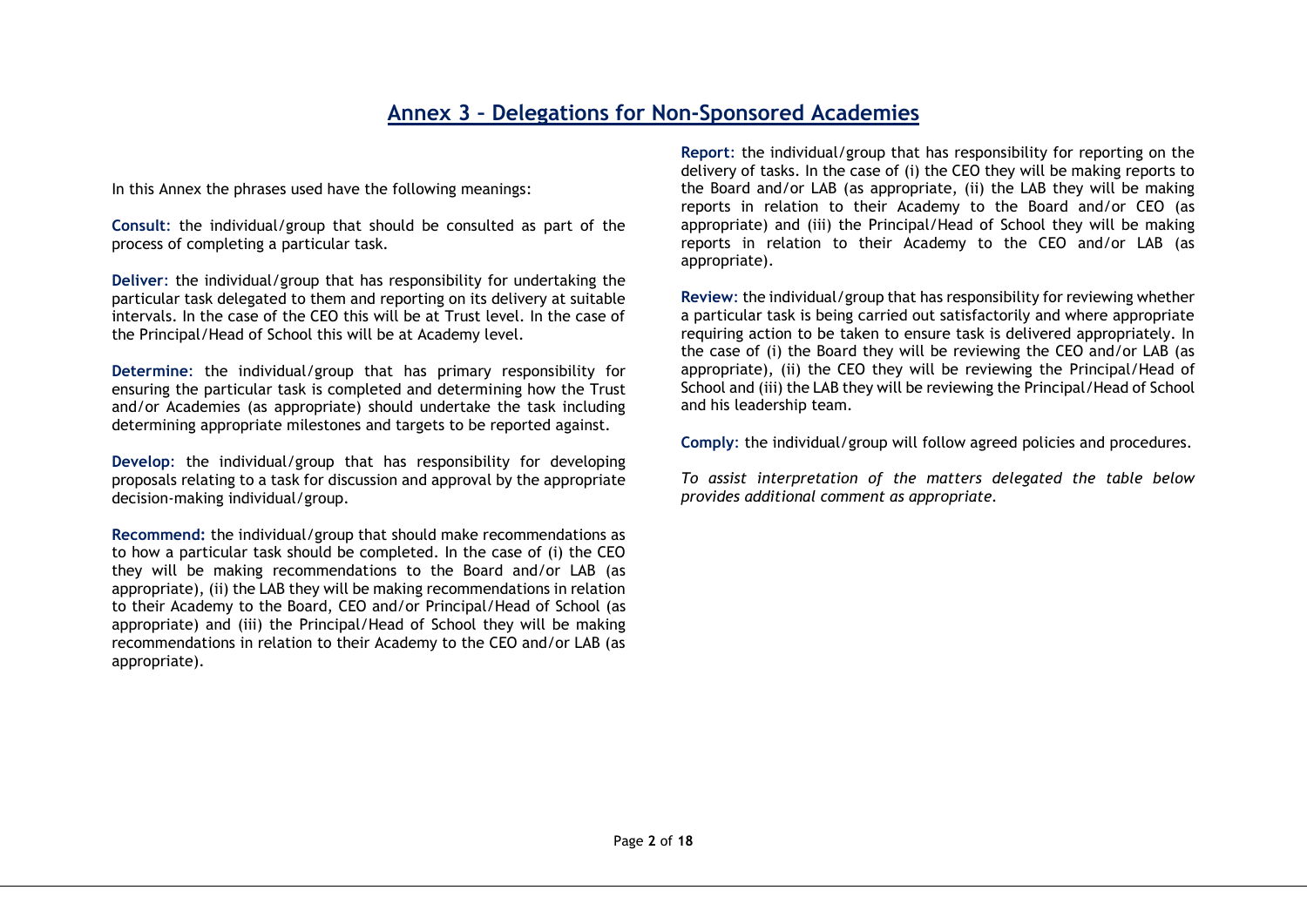## **The Howard Academy Trust Governance Structure**





Page **3** of **18**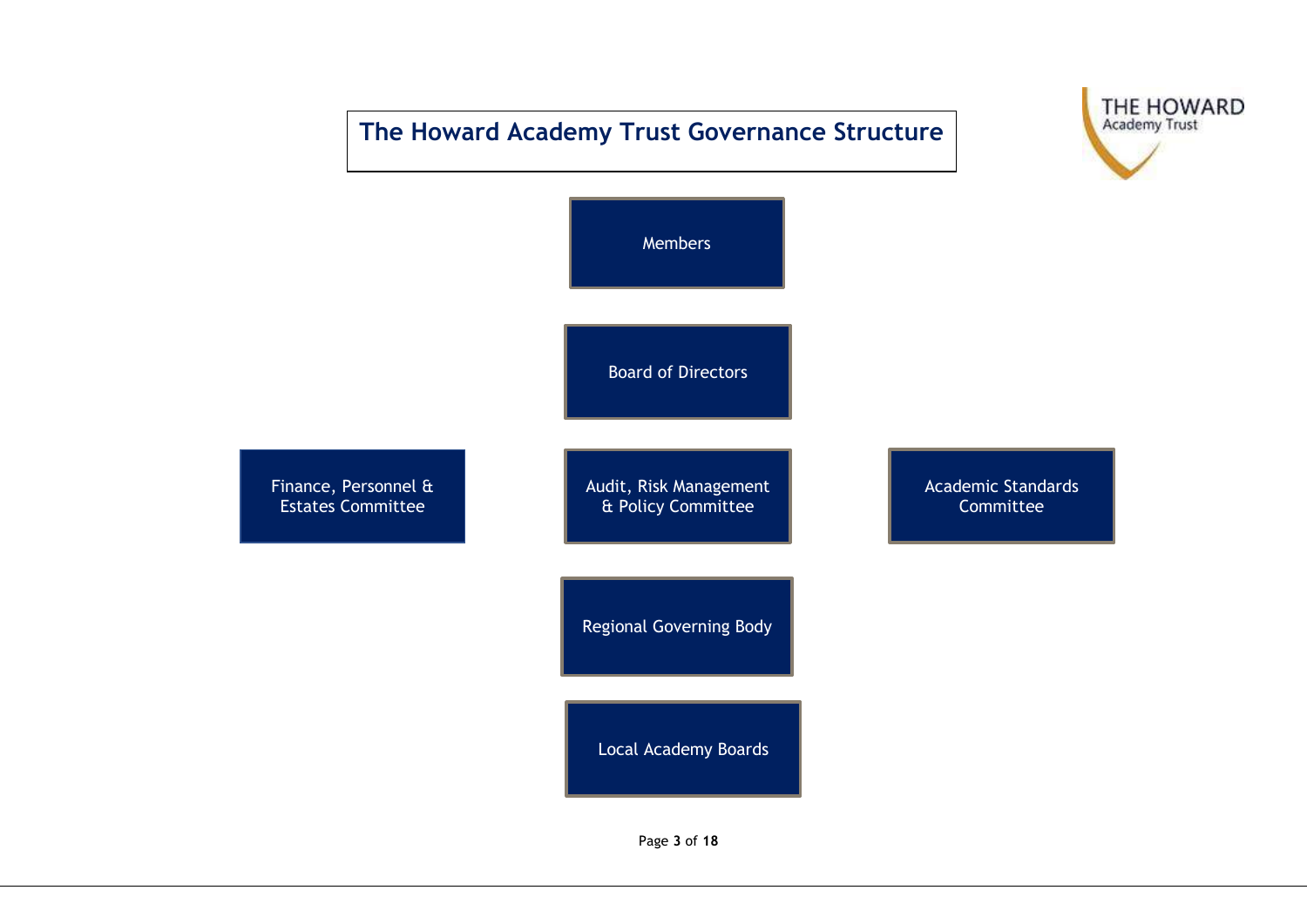|                 |                                                                                                                                                                                                          | <b>Directors</b>                                          | <b>Trust</b>                                                                                                 | <b>LAB</b>                                                                               | Principal/Head of<br><b>School</b>                |
|-----------------|----------------------------------------------------------------------------------------------------------------------------------------------------------------------------------------------------------|-----------------------------------------------------------|--------------------------------------------------------------------------------------------------------------|------------------------------------------------------------------------------------------|---------------------------------------------------|
|                 | Set strategic objectives of the Trust & Academies                                                                                                                                                        | Determine - for the<br>Trust & Academies                  | Develop - in the<br>case of the<br>Academies in<br>consultation with<br>LAB &<br>Principal/Head of<br>School | Recommend for<br>their own academy                                                       | Consult - in the<br>case of their<br>Academy      |
| LEADERSHIP      | Deliver strategic objectives of the Trust & Academies                                                                                                                                                    | Review                                                    | Deliver                                                                                                      | Review for their<br>own academy                                                          | Deliver                                           |
| <b>AND</b>      | Scrutiny - review & challenge progress of the Trust against its<br>strategic objectives and KPIs                                                                                                         | Review - progress<br>of the Trust &<br>Academies          | Report<br>Review - reports<br>from the LABs/<br>Principal/Heads of<br>School                                 | Review - progress<br>of the Academy<br>Report - progress<br>to the CEO &<br><b>Board</b> | Report - progress<br>of the Academy to<br>the LAB |
| <b>STRATEGY</b> | Compliance: Funding Agreement - comply with all<br>obligations including the Academies Financial Handbook                                                                                                | Review                                                    | Deliver                                                                                                      | Comply                                                                                   | Comply                                            |
|                 | Compliance: Regulatory - with all regulations affecting the<br>Trust (including all charity law, company law, employment<br>law and health and safety                                                    | Review                                                    | <b>Deliver</b><br>Report - to Board                                                                          | Review                                                                                   | Deliver<br>Report - to LAB &<br><b>CEO</b>        |
|                 | Compliance: Financial Oversight - ensuring that there are<br>appropriate financial controls so that there is regularity,<br>probity and value for money in relation to the management<br>of public funds | Determine -<br>policies to ensure<br>compliance<br>Review | Deliver<br>Report - to Board                                                                                 | Review for their<br>own academy                                                          | Deliver<br>Report - to LAB &<br><b>CEO</b>        |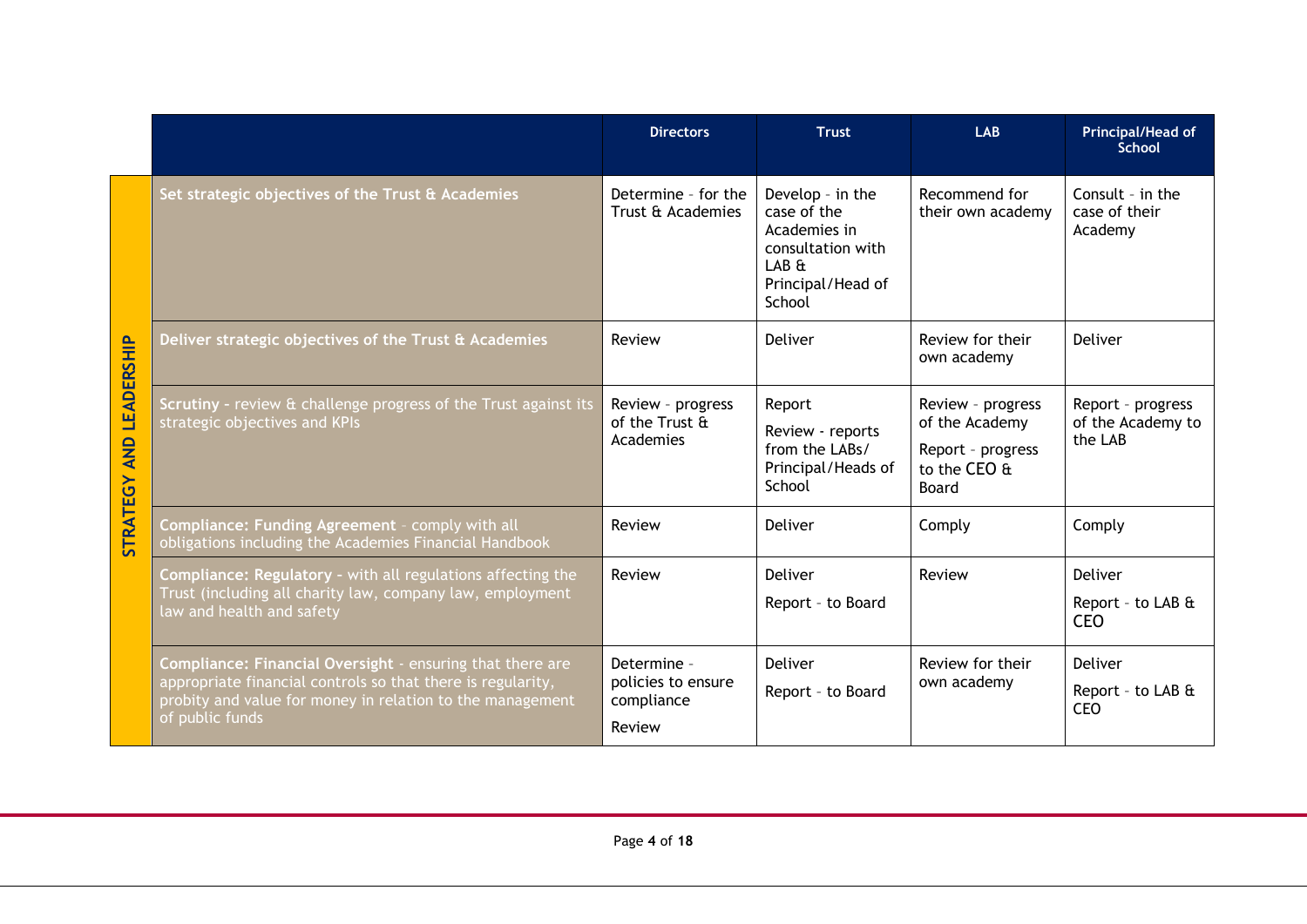|                                |                                                                                                                                                                                                                      | <b>Directors</b>                                                                                                                                                                      | <b>Trust</b>                                                                                                                                                                                                                                                     | <b>LAB</b>                                                                                                                  | Principal/Head of<br><b>School</b> |
|--------------------------------|----------------------------------------------------------------------------------------------------------------------------------------------------------------------------------------------------------------------|---------------------------------------------------------------------------------------------------------------------------------------------------------------------------------------|------------------------------------------------------------------------------------------------------------------------------------------------------------------------------------------------------------------------------------------------------------------|-----------------------------------------------------------------------------------------------------------------------------|------------------------------------|
|                                | <b>Compliance - completing the register of business interests</b><br>and put in place a procedure to deal with any conflicts of<br>interest and connected party transactions                                         | Determine -<br>policies to ensure<br>compliance<br>Deliver                                                                                                                            |                                                                                                                                                                                                                                                                  | <b>Deliver</b>                                                                                                              |                                    |
| <b>STRATEGY AND LEADERSHIP</b> | Appointments of Directors and Governors - ensuring<br>processes in place for appointment of directors (including<br>ensuring that the Directors and Governors have the skills to<br>run the Trust and the Academies) | Determine -<br>policies and<br>criteria for the<br>selection of<br>Directors and<br>Governors<br>Review - the<br>Board's own<br>performance<br>Review -<br>performance of the<br>LABs | Report - to the<br>Board on the<br>performance of the<br><b>LABs</b><br>Review - annually<br>the size, structure<br>and composition<br>and skill<br>Determines of LABs<br>Recommend - if<br>appropriate<br>changes to the size<br>and composition of<br>the LABs | Review -<br>procedures for the<br>election of staff<br>and parent<br>governors of the<br>LAB<br>Review - own<br>performance |                                    |
|                                | Appointment of the Responsible Officer and Audit<br>Committee                                                                                                                                                        | Deliver - appoint<br>Responsible Officer<br>and (if necessary)<br>the Audit<br>Committee                                                                                              | Deliver - the<br>Responsible Officer<br>role                                                                                                                                                                                                                     |                                                                                                                             |                                    |
|                                | Appointment of Clerk - Board and LABs                                                                                                                                                                                | Deliver - appoint<br>the clerk to the<br>Board & LABs                                                                                                                                 |                                                                                                                                                                                                                                                                  | Consult - in<br>connection with<br>the appointment of<br>the LAB clerk                                                      |                                    |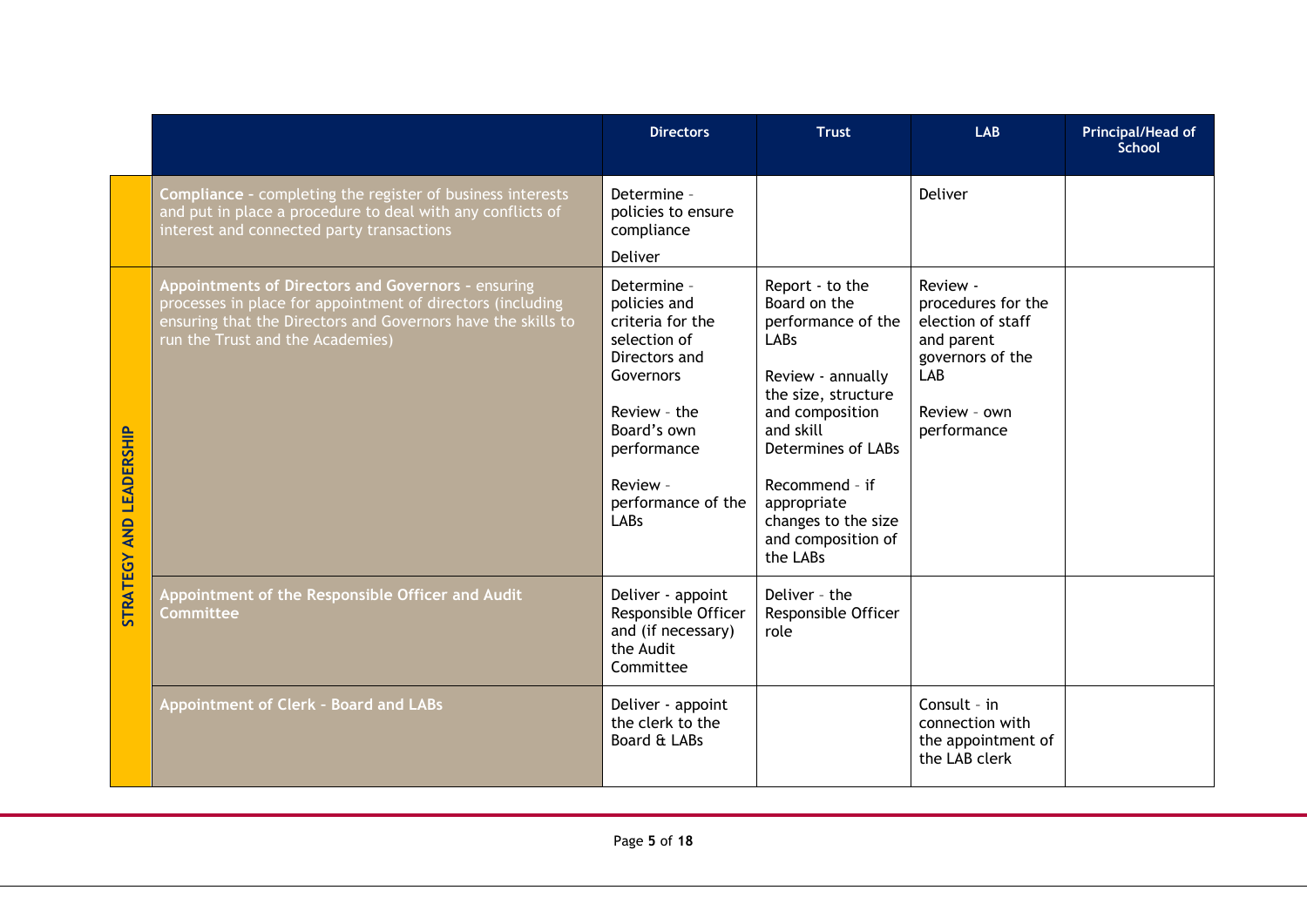|                          |                                                                                                                                                             | <b>Directors</b>                    | Trust                                                                                                                  | <b>LAB</b>                                                                            | <b>Principal/Head of</b><br>School                                                                                                             |
|--------------------------|-------------------------------------------------------------------------------------------------------------------------------------------------------------|-------------------------------------|------------------------------------------------------------------------------------------------------------------------|---------------------------------------------------------------------------------------|------------------------------------------------------------------------------------------------------------------------------------------------|
| LEADERSHIP<br><b>AND</b> | Policies - review and approval of Trust Wide Policies<br>(including admissions, DBS, charging and remissions policies,<br>health & safety and safeguarding) | Determine                           | Deliver -<br>presenting polices<br>to the Board for<br>approval<br>Report - material<br>non-compliance to<br>the Board | Comply - all<br>policies approved<br>by the Board and<br>Academy specific<br>policies | Deliver -<br>presenting<br>Academy specific<br>policies for<br>approval by the<br>LAB<br>Report - non-<br>compliance to the<br>LAB and the CEO |
| <b>STRATEGY</b>          | Prepare terms of reference for LAB's, RGB and Board<br><b>Committees</b>                                                                                    | <b>Deliver</b><br>Review - annually | Develop                                                                                                                | Comply                                                                                | Comply                                                                                                                                         |
|                          | Training programme for directors and governors                                                                                                              | Deliver                             | Develop                                                                                                                | Deliver                                                                               |                                                                                                                                                |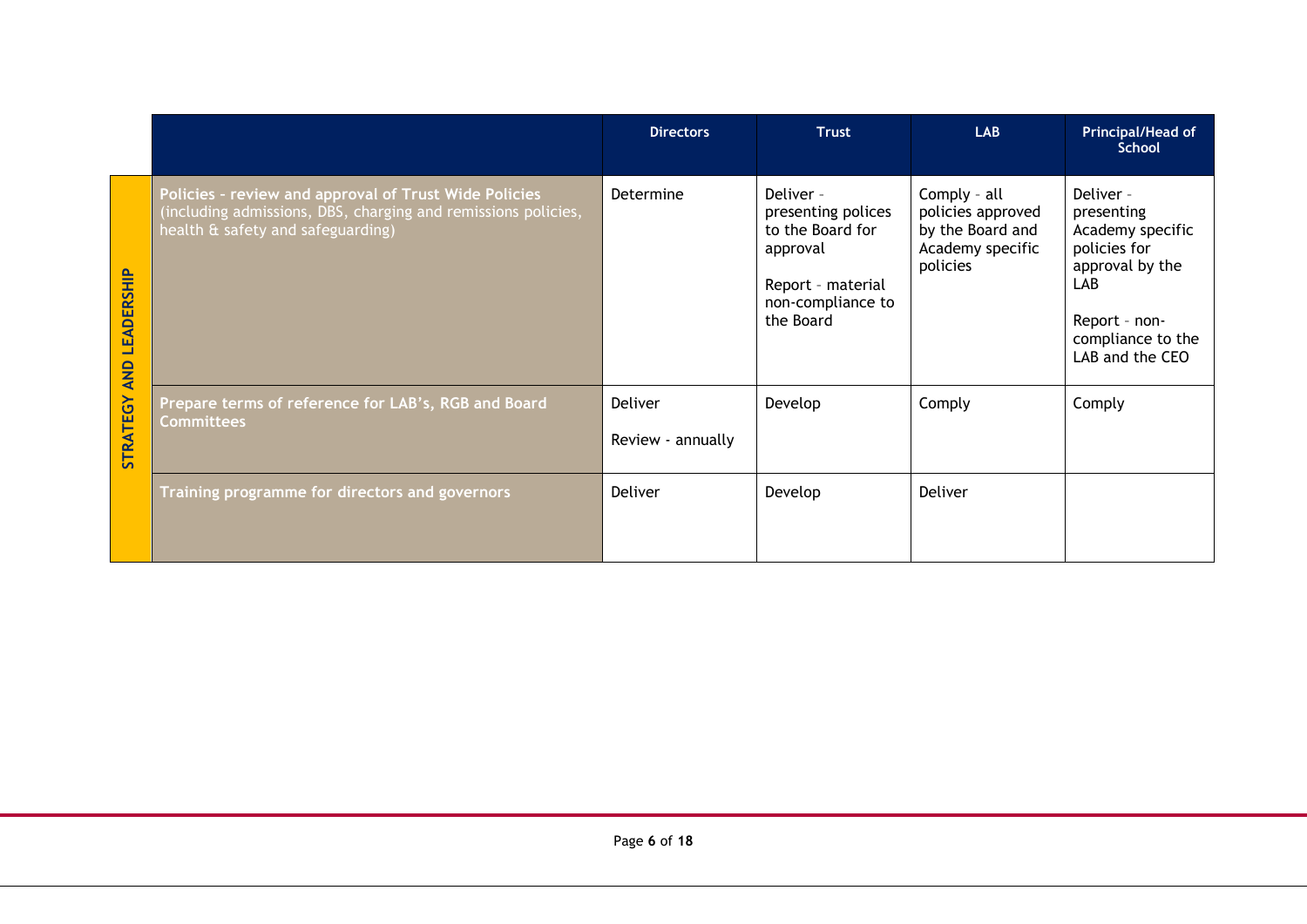|                                           |                                                                                                | <b>Directors</b>                                                                                 | <b>Trust</b>                                                                                                                                               | <b>LAB</b>                                                                                                                                                                                                                                                                       | Principal/Head of<br><b>School</b>                                                                                                          |
|-------------------------------------------|------------------------------------------------------------------------------------------------|--------------------------------------------------------------------------------------------------|------------------------------------------------------------------------------------------------------------------------------------------------------------|----------------------------------------------------------------------------------------------------------------------------------------------------------------------------------------------------------------------------------------------------------------------------------|---------------------------------------------------------------------------------------------------------------------------------------------|
|                                           | Academy Development Plan - for each Academy in line with<br>strategic aims of the Trust        | Determine - the<br>Academy<br>Development Plan<br>in consultation<br>with the<br>appropriate LAB | Deliver - drafting<br>and agreeing the<br>Academy<br>Development Plan                                                                                      | Review - Academy<br>Development Plan<br>to the Board as<br>part of meeting<br>schedule                                                                                                                                                                                           | Work with the CEO<br>in producing the<br>Academy<br>Development Plan<br>Review - the<br>Academy<br>Development Plan                         |
| <b>CURRICULUM</b><br><b>EDUCATION AND</b> | Key Performance Indicators - setting and reviewing<br>performance of the Trust & the Academies | Determine - Trust<br>wide and Academy<br><b>KPIs</b><br>Review -<br>performance<br>against KPIs  | Consult - with the<br>LABs and propose<br>KPIs to the Board<br>Receive reports -<br>from the LABs and<br>report<br>performance of the<br>LABs against KPIs | Monitor targets set<br>by the Trust for<br>performance of the<br>Academy and<br>report on progress<br>to the Trust<br>Review -<br>performance of the<br>Academy and<br>report to the CEO<br>Deliver - holding<br>leadership to<br>account for<br>delivery against<br><b>KPIs</b> | Deliver -<br>performance of<br>the Academy<br>against KPIs<br>Report -<br>performance of<br>the Academy to<br>LAB against agreed<br>targets |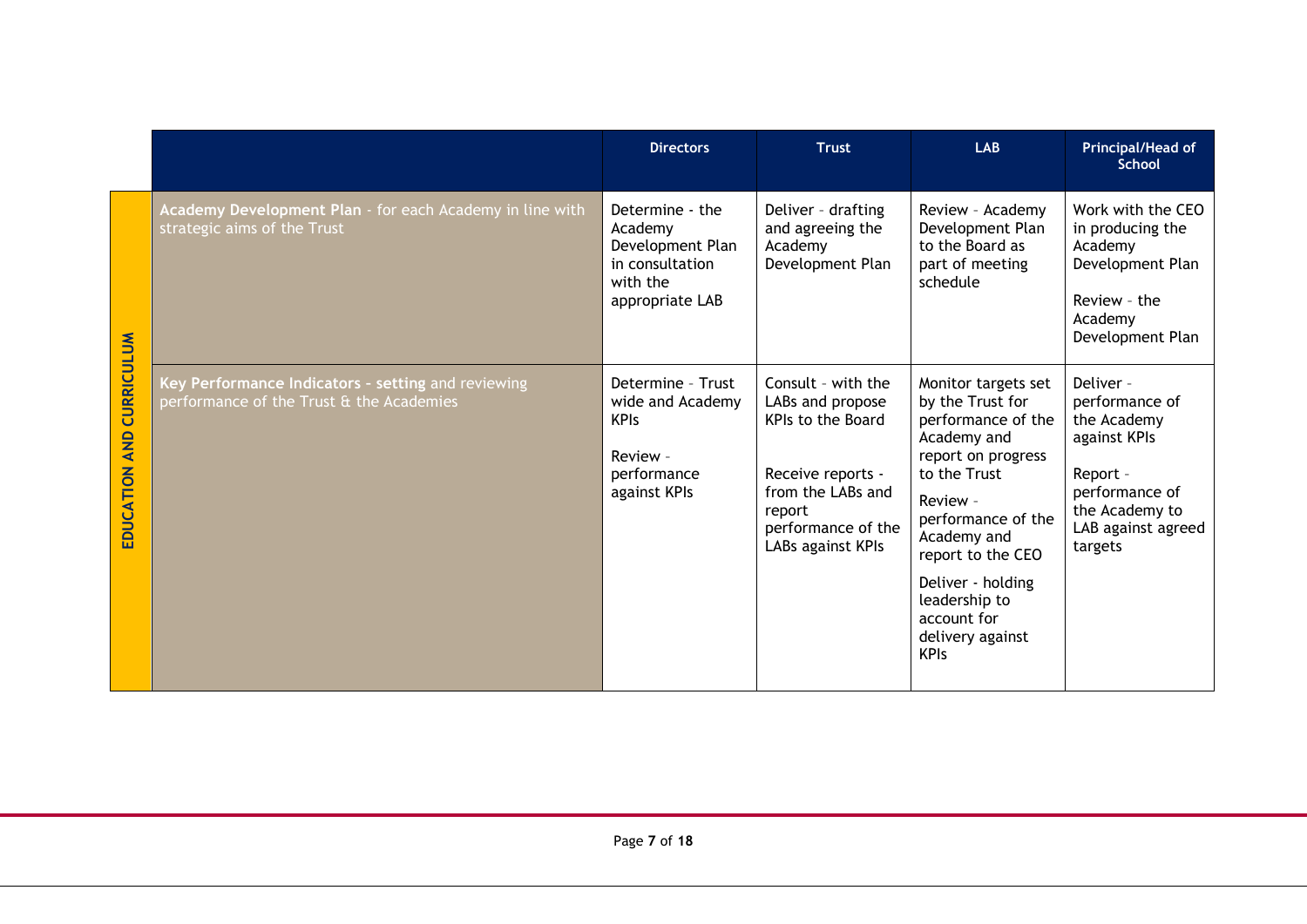|                   |                                                                                                                                                                  | <b>Directors</b>                                               | <b>Trust</b>                                                                         | <b>LAB</b>                                               | Principal/Head of<br><b>School</b>                                                             |
|-------------------|------------------------------------------------------------------------------------------------------------------------------------------------------------------|----------------------------------------------------------------|--------------------------------------------------------------------------------------|----------------------------------------------------------|------------------------------------------------------------------------------------------------|
|                   | Quality of Teaching - ensuring appropriate levels of support,<br>challenge and intervention to support delivery of education<br>outcomes                         | Review - the work<br>of the CEO                                | Deliver -<br>supporting the<br>Academies and<br>intervening where<br>appropriate     | Review - at the<br>Academy                               | Review -<br>management of<br>staff to ensure<br>teaching and<br>learning<br>objectives are met |
| <b>CURRICULUM</b> |                                                                                                                                                                  |                                                                |                                                                                      |                                                          | Report- strengths<br>and concerns in<br>the quality of<br>teaching to LAB                      |
| <b>AND</b>        | Curriculum - setting the curriculum for the Academies and<br>reviewing its effectiveness                                                                         | Determine -<br>curriculum and<br>standards                     | Deliver<br>Recommend                                                                 | Review                                                   | Deliver                                                                                        |
| <b>EDUCATION</b>  |                                                                                                                                                                  | Review -<br>effectiveness of<br>the curriculum<br>across Trust |                                                                                      |                                                          |                                                                                                |
|                   | Pupil Premium - reviewing and challenging the value for<br>money/ ROI of the Pupil Premium in terms of educational<br>outcomes and narrowing the achievement gap | Review                                                         | Report - to Board<br>effectiveness of<br>use of the Pupil<br>Premium across<br>Trust | Review - how Pupil<br>Premium is spent<br>at the Academy | Deliver<br>Report - on<br>effectiveness of<br>use of the Pupil<br>Premium                      |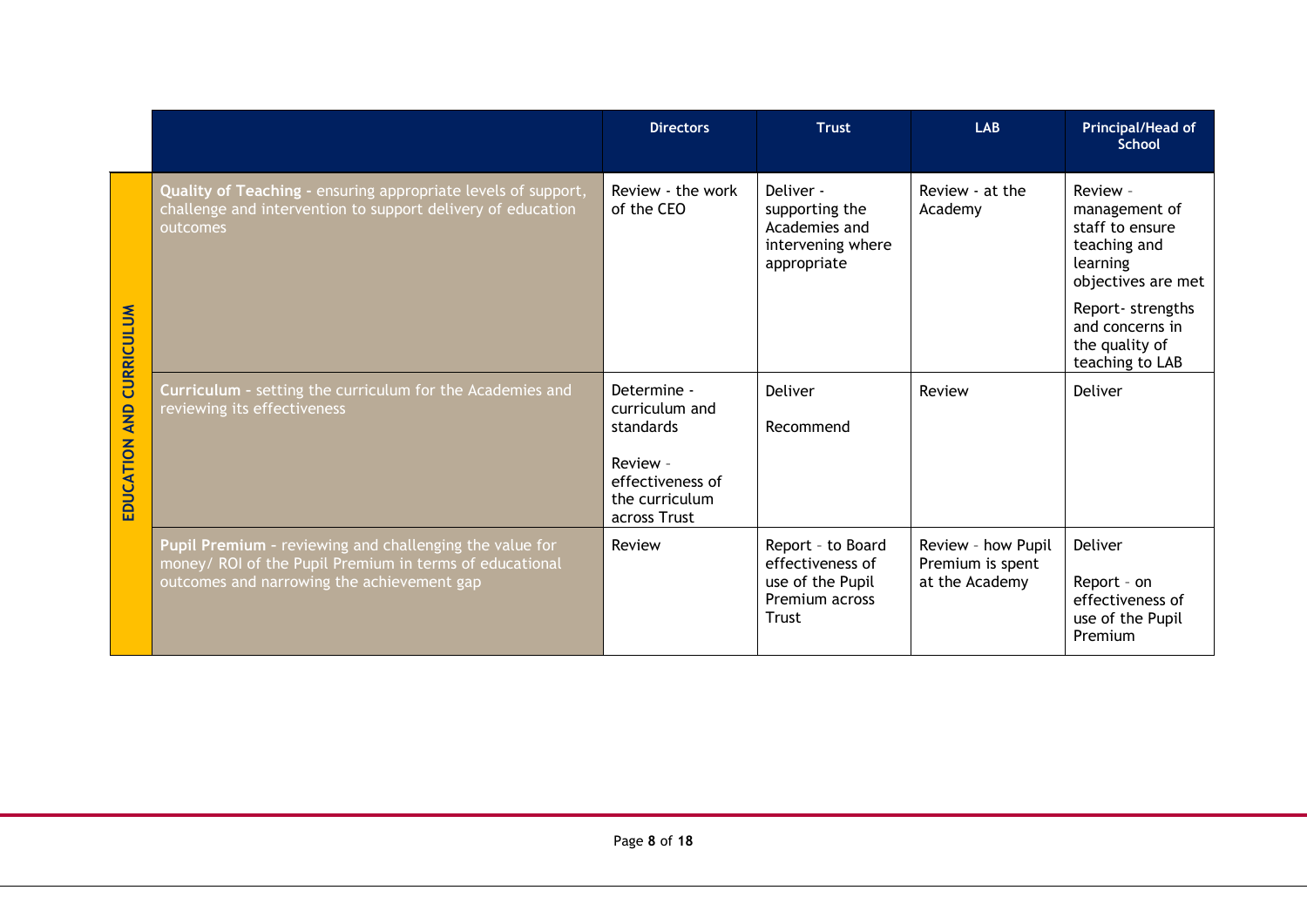|                          |                                                                                                             | <b>Directors</b>                            | <b>Trust</b>    | <b>LAB</b>                                                                                                                                                                                                             | <b>Principal/Head of</b><br>School                                                                                                                                       |
|--------------------------|-------------------------------------------------------------------------------------------------------------|---------------------------------------------|-----------------|------------------------------------------------------------------------------------------------------------------------------------------------------------------------------------------------------------------------|--------------------------------------------------------------------------------------------------------------------------------------------------------------------------|
|                          | Set admissions policy                                                                                       | Deliver                                     | Develop         |                                                                                                                                                                                                                        |                                                                                                                                                                          |
|                          | <b>Admission decisions</b>                                                                                  |                                             |                 | Deliver                                                                                                                                                                                                                | Consult                                                                                                                                                                  |
|                          | Collective worship arrangements for school, without<br>religious character                                  |                                             |                 | Review                                                                                                                                                                                                                 | Deliver                                                                                                                                                                  |
| EDUCATION AND CURRICULUM | Student issues (including attendance, exclusions, punctuality<br>and disciplinary matters for each Academy) | Review                                      | Review delivery | Receiving reports<br>from the<br>Principal/Head of<br>School<br>Review and hold<br>exclusion panels<br>for fixed term and<br>permanent<br>exclusions<br>Report any<br>material issues to<br>the Board and the<br>Trust | Deliver - ensuring<br>student issues are<br>dealt with in<br>accordance with<br>Trust and<br><b>Academy Policies</b><br>Report - to the<br>LAB on any<br>material issues |
|                          | Academy Hours - setting the opening and closing times for<br>the Academies                                  | Determine - in<br>consultation with<br>LABs |                 | Consult - with the<br>Board                                                                                                                                                                                            | Comply                                                                                                                                                                   |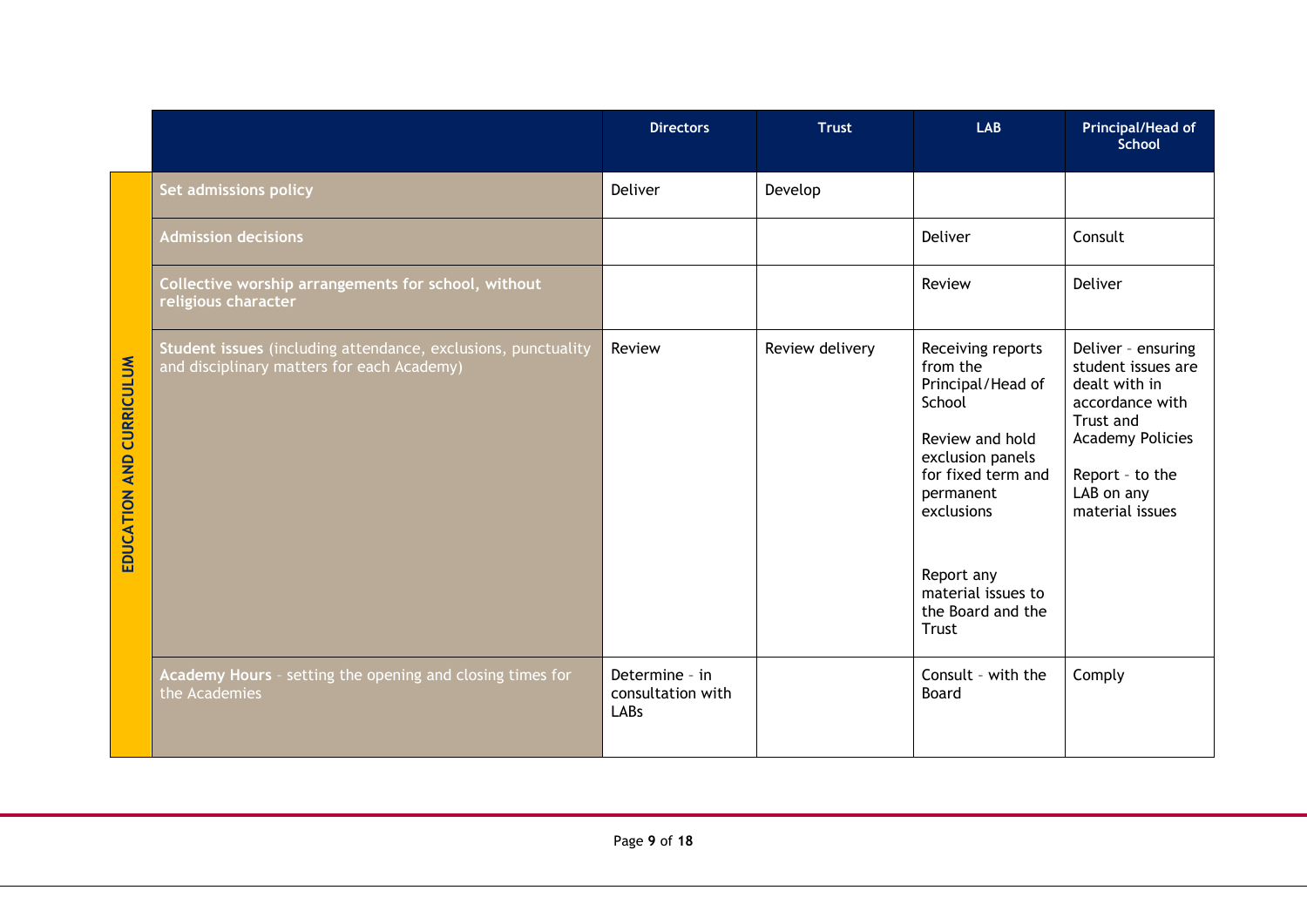|                                      |                                                                        | <b>Directors</b>                            | <b>Trust</b> | LAB                         | Principal /<br><b>Head of School</b> |
|--------------------------------------|------------------------------------------------------------------------|---------------------------------------------|--------------|-----------------------------|--------------------------------------|
| <b>AND</b>                           | Term Dates and length of school day                                    | Determine - in<br>consultation with<br>LABs |              | Consult - with the<br>Board | Comply                               |
| DUCATION<br>CURRICULU<br><b>EDUC</b> | School lunch - ensure provided to appropriate nutritional<br>standards |                                             |              | Review                      | Deliver                              |
|                                      | Provision of free school meals to those meeting criteria               |                                             |              | Review                      | Deliver                              |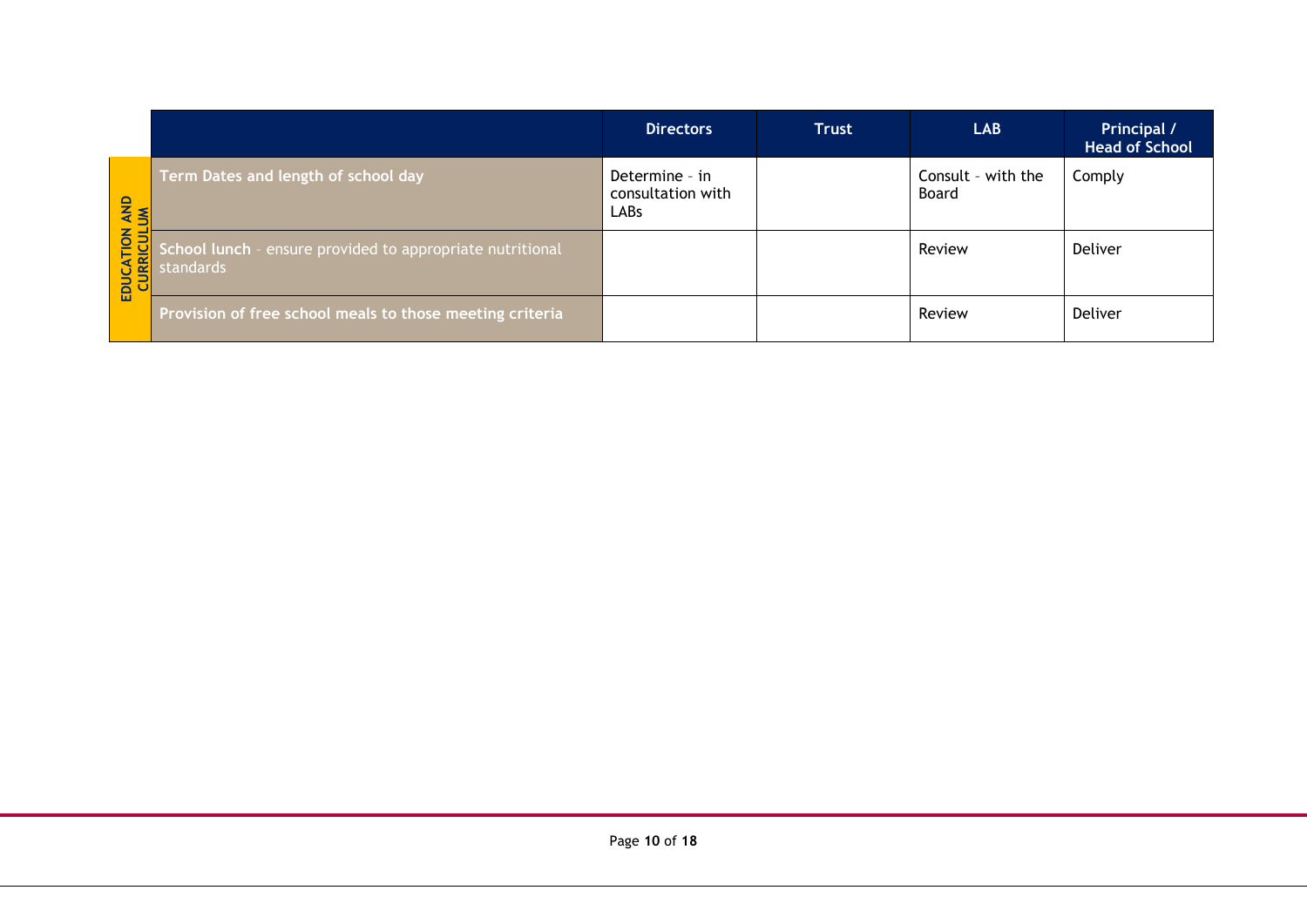|           |                                                                                                                                                                                                                    | <b>Directors</b>                                | <b>Trust</b>                                                                                                                                        | <b>LAB</b>                                                                      | Principal/<br><b>Head of School</b> |
|-----------|--------------------------------------------------------------------------------------------------------------------------------------------------------------------------------------------------------------------|-------------------------------------------------|-----------------------------------------------------------------------------------------------------------------------------------------------------|---------------------------------------------------------------------------------|-------------------------------------|
|           | Funding Model - agreeing a funding model across the Trust<br>and develop an individual funding model for the Academies)<br>so as to the secure the Trust's financial health in the short<br>term and the long term | Determine - in<br>consultation with<br>the LABs | Recommend a<br>funding model to<br>the Board for<br>approval<br>Review                                                                              | Review -<br>compliance with<br>the overall financial<br>plan for the<br>Academy | Comply                              |
| FINANCIAL | Trust Annual Budget - formulating and setting the Trust wide<br>budget                                                                                                                                             | Determine                                       | Deliver - on<br>preparation of<br>Trust budget and<br>present to the<br>Board for approval<br>Review -<br>submission of Trust<br>budget to the ESFA |                                                                                 |                                     |
|           | Academy Annual Budgets - formulating and determining the<br>proportion of the overall budget to be delegated to each<br>Academy (including uses of contingency funds/ balances)                                    | Determine                                       | Deliver - on<br>preparation of<br>Academy budgets<br>in consultation<br>with the LABs and<br>present to the<br>Board for approval                   | Receive and<br>Review<br>Review<br>performance<br>against reserves<br>position  | Deliver<br>Comply                   |
|           |                                                                                                                                                                                                                    |                                                 | Review -<br>submission of<br>Academy budgets<br>to the ESFA                                                                                         |                                                                                 |                                     |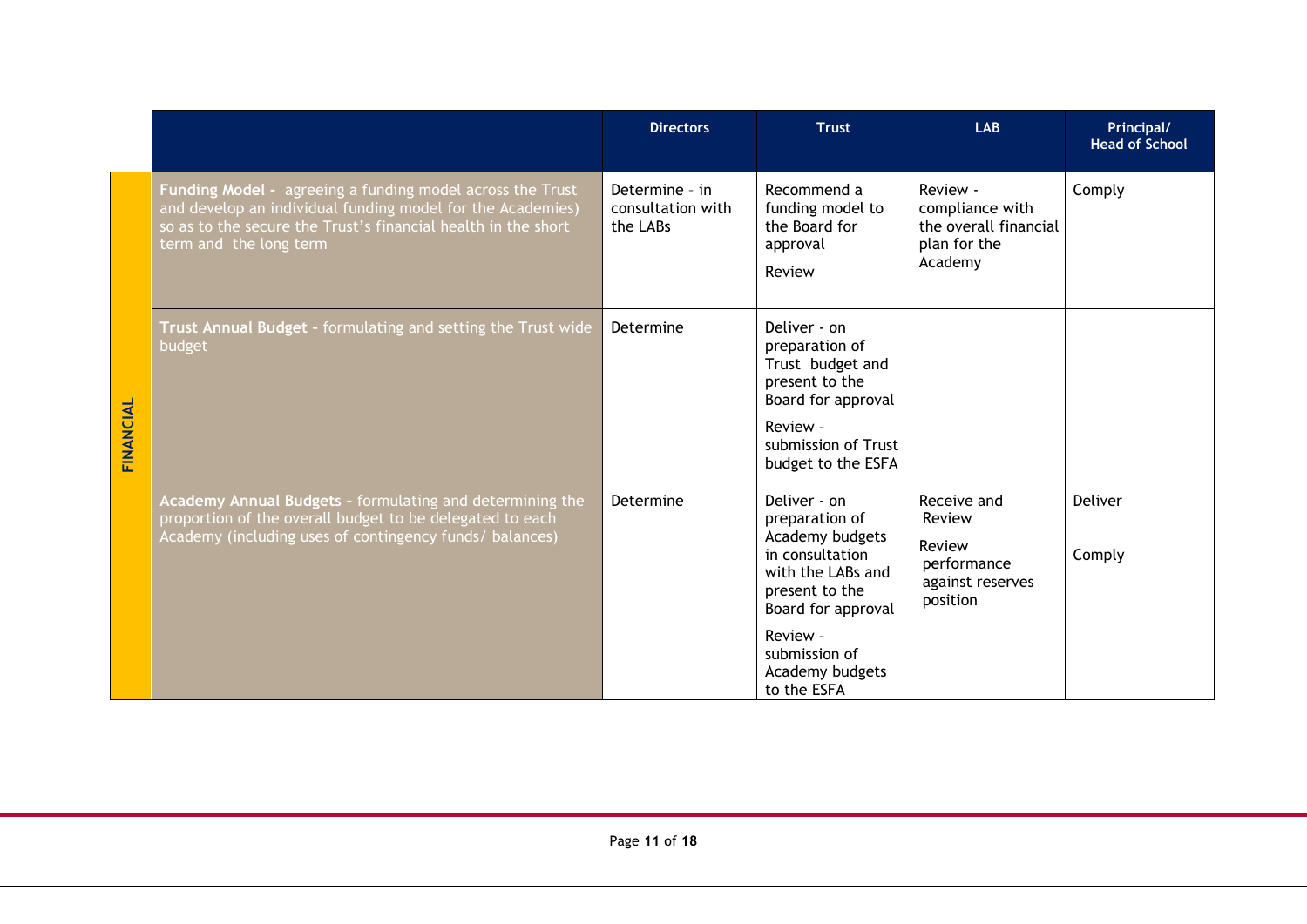|           |                                                                                                                   | <b>Directors</b> | <b>Trust</b>                                                                                                                                                                                                                      | <b>LAB</b>                                                                                                                      | Principal/<br><b>Head of School</b>                                                                              |
|-----------|-------------------------------------------------------------------------------------------------------------------|------------------|-----------------------------------------------------------------------------------------------------------------------------------------------------------------------------------------------------------------------------------|---------------------------------------------------------------------------------------------------------------------------------|------------------------------------------------------------------------------------------------------------------|
| FINANCIAL | Expenditure and ensuring delivery of Annual Budgets                                                               | Review           | Report - to the<br>board any material<br>issues with delivery<br>against the Annual<br>Budget by the<br>Academies<br>Receive reports -<br>on matters of<br>concern in<br>connection with<br>compliance with<br>the Annual Budgets | Review<br>Report - to the<br>Trust any issues<br>with expenditure<br>or compliance with<br>the Annual Budgets<br>by the Academy | Report - to the<br>LAB any need for<br>any matters of<br>concern in respect<br>of the Academy's<br>annual budget |
|           | Reporting: financial reporting and KPIs                                                                           | Determine        | Deliver                                                                                                                                                                                                                           | Review                                                                                                                          | Comply                                                                                                           |
|           | Delegated Budgets and Finances - in the form of a scheme<br>of delegation of financial authority to the Academies | Determine        | Deliver - on<br>recommending<br>financial limits to<br>the Board                                                                                                                                                                  | Comply -<br>adherence to limits                                                                                                 | Comply -<br>adherence to<br>limits                                                                               |
|           |                                                                                                                   |                  | Review -<br>effectiveness of<br>limits                                                                                                                                                                                            |                                                                                                                                 |                                                                                                                  |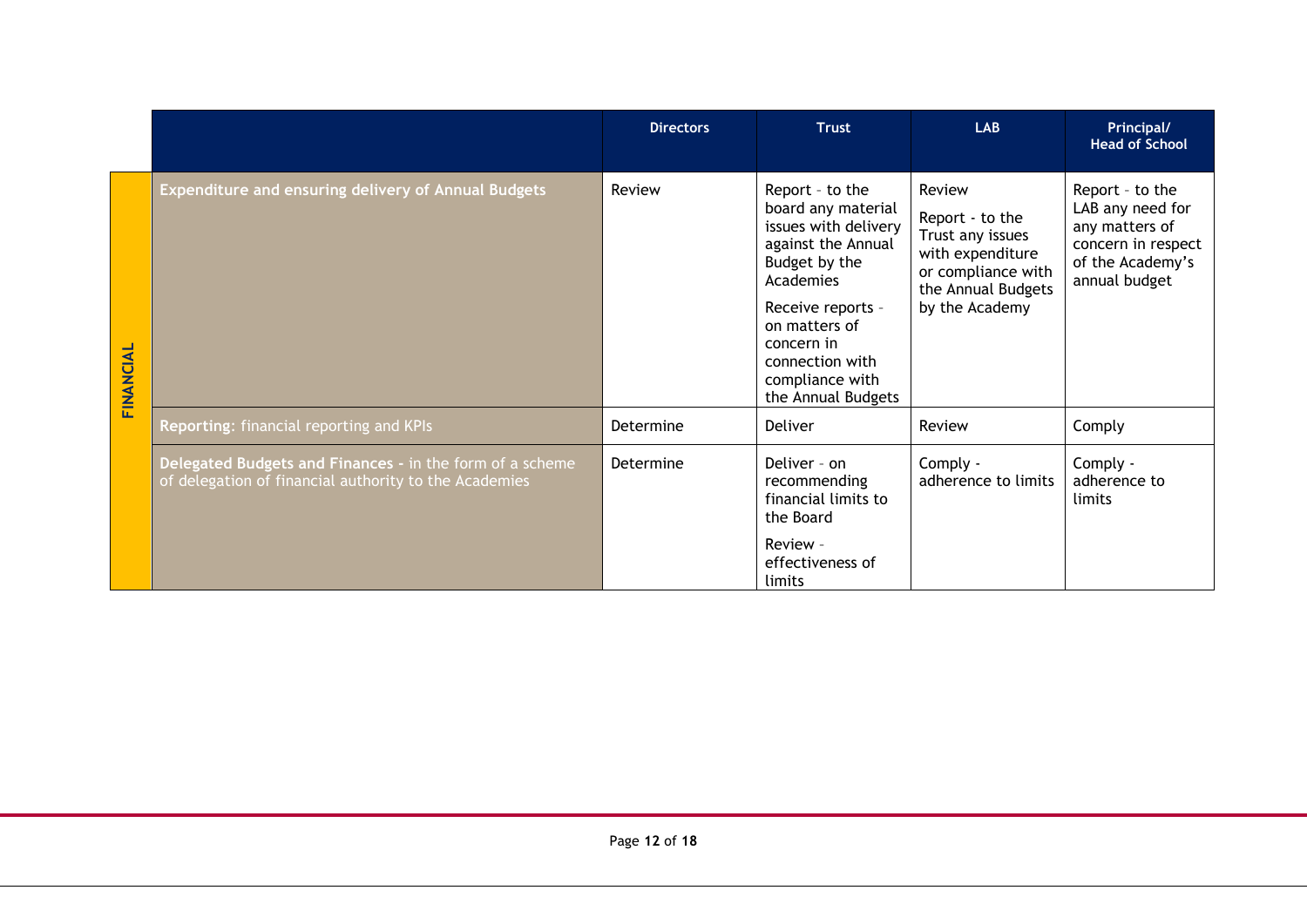|           |                                                                                                                                               | <b>Directors</b>                 | <b>Trust</b>                                                                                        | <b>LAB</b>                                                       | Principal/<br><b>Head of School</b>                        |
|-----------|-----------------------------------------------------------------------------------------------------------------------------------------------|----------------------------------|-----------------------------------------------------------------------------------------------------|------------------------------------------------------------------|------------------------------------------------------------|
|           | Financial Policies - establishing of policies and procedures to<br>ensure compliance with the Trust's financial and reporting<br>requirements | Determine                        | Review -<br>compliance with<br>policies<br>Report - any issues<br>or non-compliance<br>to the Board | Comply<br>Report - any issues<br>or non-compliance<br>to the CEO | Deliver -<br>compliance with<br>finance policies           |
| FINANCIAL | Approving annual accounts                                                                                                                     | Approve                          | Deliver - arrange<br>for auditing and<br>filing of annual<br>report and<br>accounts                 |                                                                  |                                                            |
|           | <b>Corporate Risk Register</b>                                                                                                                | Review delivery                  | Deliver -<br>management of<br>corporate risk<br>register                                            | Comply and advise<br>on perceived risks<br>for the academy       | Comply and advise<br>on perceived risks<br>for the academy |
|           | Investments - agreeing the investment policy in line with the<br>Academies Financial Handbook and any internal polices and<br>controls        | Determine and<br>review delivery | Deliver                                                                                             |                                                                  |                                                            |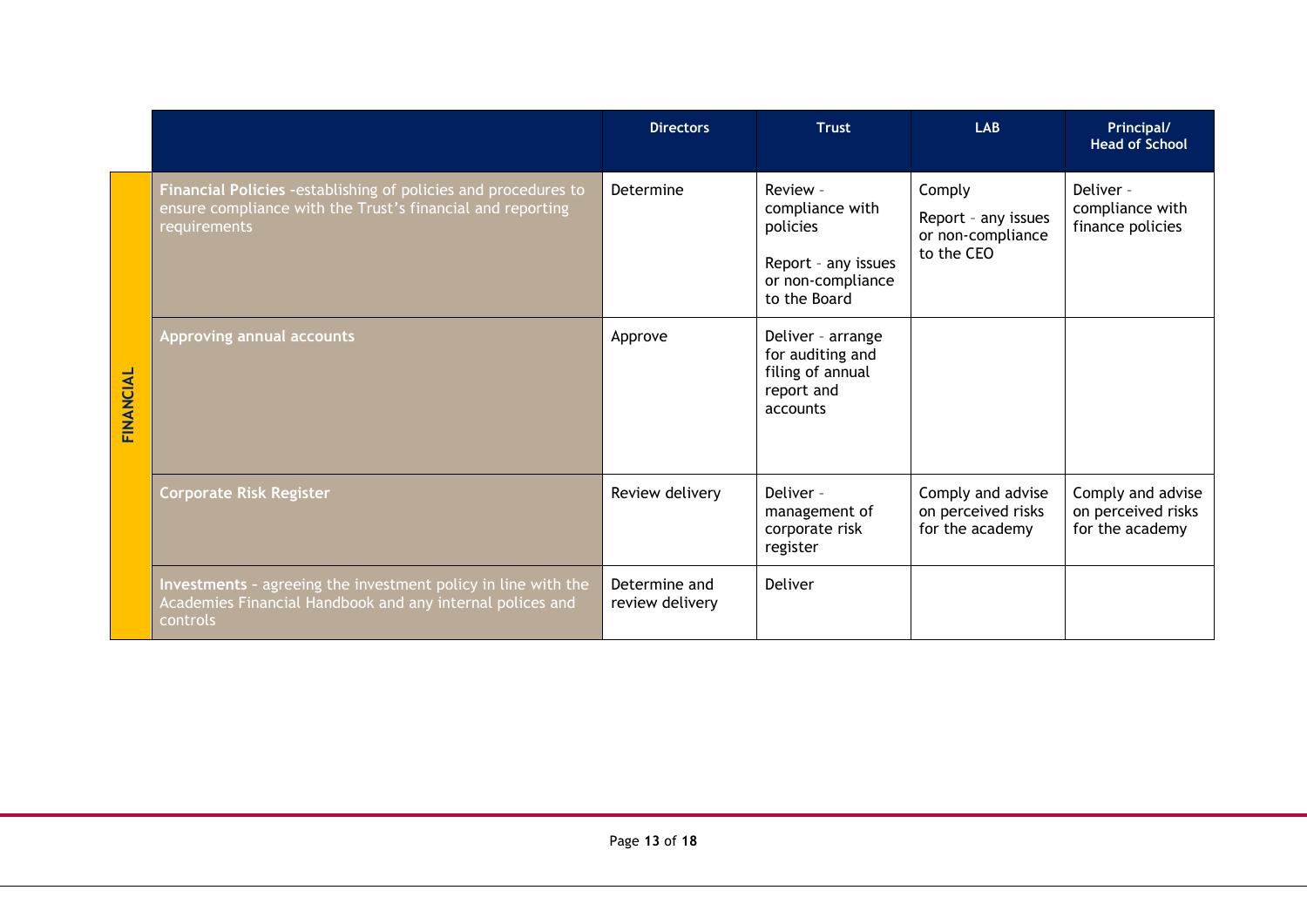|                          |                                                                                                                                                                                                                 | <b>Directors</b>                                   | <b>Trust</b>                                                                                              | <b>LAB</b>                                                                                                                          | Principal/<br><b>Head of School</b>              |
|--------------------------|-----------------------------------------------------------------------------------------------------------------------------------------------------------------------------------------------------------------|----------------------------------------------------|-----------------------------------------------------------------------------------------------------------|-------------------------------------------------------------------------------------------------------------------------------------|--------------------------------------------------|
|                          | <b>Appointing the CEO</b>                                                                                                                                                                                       | Appoint                                            |                                                                                                           |                                                                                                                                     |                                                  |
|                          | Appointing the Principal / Head of School at each<br>Academy                                                                                                                                                    | Approve - in<br>consultation with<br>the CEO/ LABs | Appoint - sit on<br>appointment<br>panel along with<br>[two]<br>representatives<br>of the relevant<br>LAB | Recommend -<br>[two<br>representatives]<br>to sit on the<br>appointment<br>panel with the<br>Trust colleagues                       |                                                  |
|                          | Appointing of cross-Trust Staff (in line with<br>recruitment policy)                                                                                                                                            | Review                                             | Appoint and<br>report to the<br><b>Board</b>                                                              |                                                                                                                                     |                                                  |
| <b>HR AND OPERATIONS</b> | <b>Appointing Academy Staff</b>                                                                                                                                                                                 |                                                    |                                                                                                           | Appoint (in<br>consultation with<br>thePrincipal/Hea<br>d of School)                                                                | Recommend                                        |
|                          | <b>Appointing Senior Leadership Staff</b>                                                                                                                                                                       |                                                    | Recommend - sit<br>on appointment<br>panel                                                                | Recommend -<br>representatives<br>to sit on the<br>appointment<br>panel with the<br><b>Trust and</b><br>Principal/Head of<br>School | <b>Receive Trust</b><br>approval for the<br>post |
|                          | <b>Establishing</b><br>wide HR<br><b>Policies</b><br>(including<br><b>Trust</b><br>discipline, capability, grievance and<br>recruitment,<br>absence policies) in accordance with all appropriate<br>regulations | Determine<br><b>Review</b>                         | Comply                                                                                                    | Comply                                                                                                                              | Comply                                           |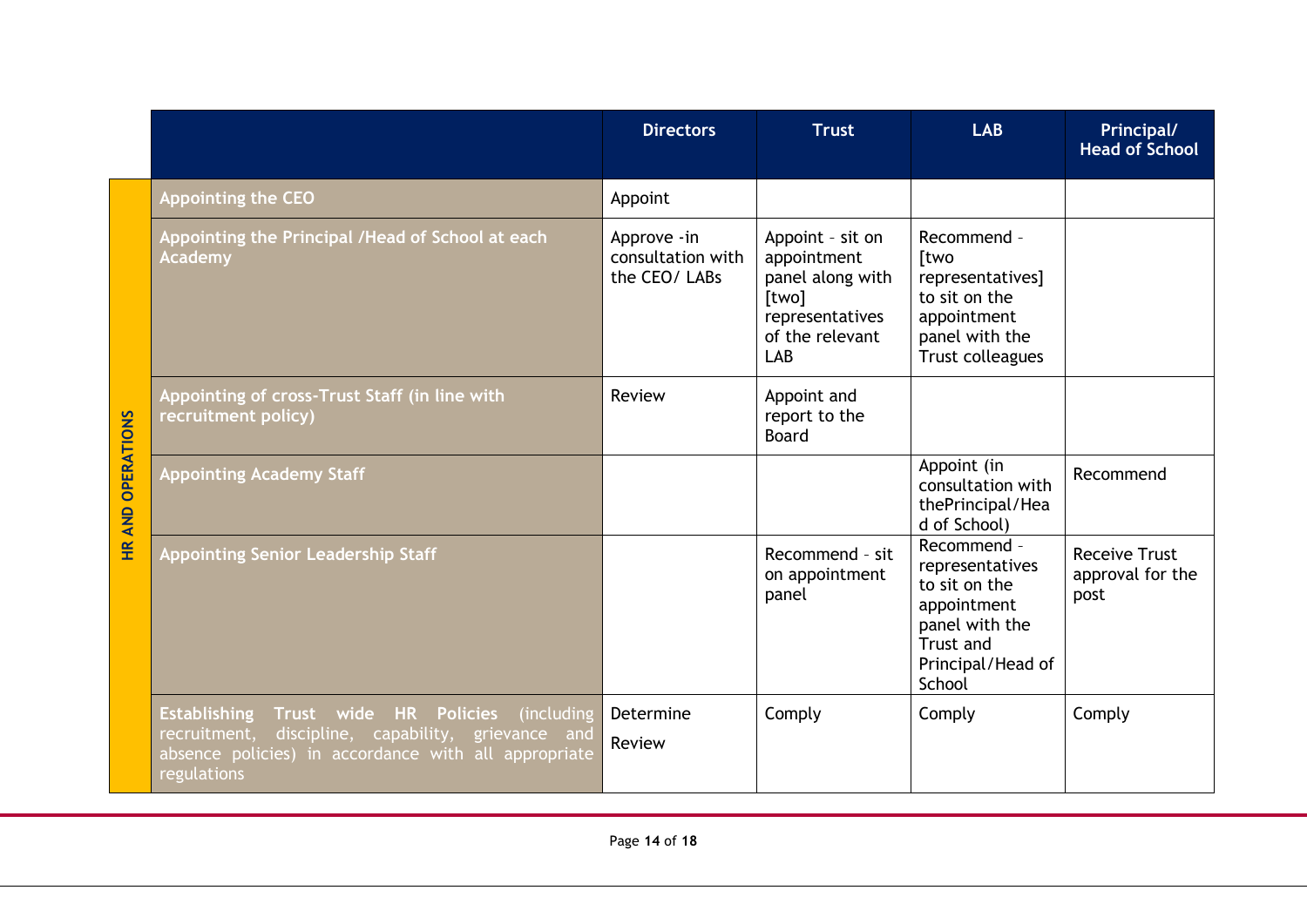|               |                                                                                                                                                                                                              | <b>Directors</b>                                                                                                                                                                                                                                    | <b>Trust</b>                                                                                                                                                                                                                                         | <b>LAB</b>                                                                                                                                                                                                                                              | Principal/<br><b>Head of School</b>                                                                                                       |
|---------------|--------------------------------------------------------------------------------------------------------------------------------------------------------------------------------------------------------------|-----------------------------------------------------------------------------------------------------------------------------------------------------------------------------------------------------------------------------------------------------|------------------------------------------------------------------------------------------------------------------------------------------------------------------------------------------------------------------------------------------------------|---------------------------------------------------------------------------------------------------------------------------------------------------------------------------------------------------------------------------------------------------------|-------------------------------------------------------------------------------------------------------------------------------------------|
| OPERATIONS    | <b>Setting Appraisal Performance Management Policy</b><br>together with pay reviews (in line with the Trust's pay<br>policy and all statutory regulations)<br>Setting Terms and Conditions of Employment and | Review - in<br>respect of CEO<br>Receive reports -<br>in respect of<br>appraisal<br>arrangements<br>and outcomes<br>Review - any<br>appeals in<br>respect of the<br>Principals/ Heads<br>of School and<br>cross academy<br>staff<br>Determine - and | Review - in<br>respect of<br>Principals/ Heads<br>of School and<br>cross Trust staff<br>(and any appeals<br>from Academy<br>staff)<br>Review - and<br>Report-(annually)<br>to the Board on<br>appraisal<br>arrangements<br>and outcomes<br>Recommend | Deliver- in<br>respect of<br>performance<br>management of<br>Principal/Head of<br>School<br>Review - any<br>appeals respect<br>of all other staff<br>Authorise pay<br>recommendations<br>brought forward<br>by Headteacher/<br>Head of School<br>Comply | Review - in<br>respect of all<br>other staff<br>Report -<br>annually to the<br>CEO on appraisal<br>arrangements<br>and outcomes<br>Comply |
| <b>HR AND</b> | <b>Staff Handbook</b>                                                                                                                                                                                        | consider any<br>proposals by LABs<br>to make<br>amendments                                                                                                                                                                                          |                                                                                                                                                                                                                                                      |                                                                                                                                                                                                                                                         |                                                                                                                                           |
|               | Dismissing CEO, Headteachers/Heads of School,<br>senior/ cross Trust staff (in accordance with the Trust<br>disciplinary and capability policies)                                                            | Review - in<br>respect of CEO                                                                                                                                                                                                                       | Review-in respect<br>of Principals/<br>Heads of School,<br>cross academy<br>staff and senior<br>leadership teams<br>of the Academies<br>Report - any                                                                                                 |                                                                                                                                                                                                                                                         |                                                                                                                                           |
|               |                                                                                                                                                                                                              |                                                                                                                                                                                                                                                     | dismissals to the<br><b>Board</b>                                                                                                                                                                                                                    |                                                                                                                                                                                                                                                         |                                                                                                                                           |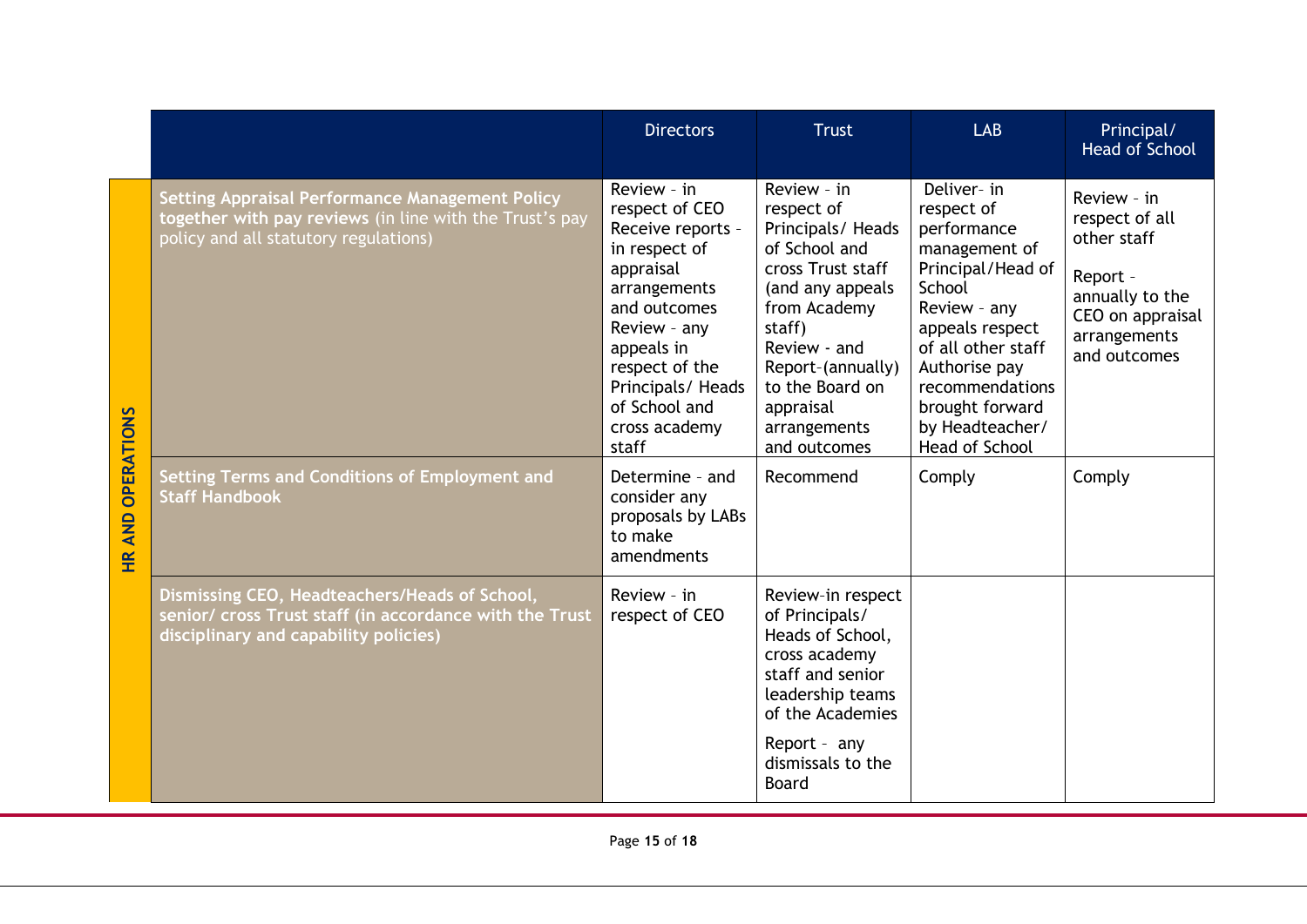|                                                             |                                                                                                                                                                                                                                           | <b>Directors</b> | <b>Trust</b>                       | <b>LAB</b>                                                                | Principal/<br><b>Head of School</b> |
|-------------------------------------------------------------|-------------------------------------------------------------------------------------------------------------------------------------------------------------------------------------------------------------------------------------------|------------------|------------------------------------|---------------------------------------------------------------------------|-------------------------------------|
| <b>OPERATIONS</b><br><b>AND</b><br>$\widetilde{\mathbf{H}}$ | Dismissing all other staff (in accordance with the<br>Trust disciplinary and capability policies)                                                                                                                                         |                  | Review<br>Report - to the<br>Board | Review (in<br>consultation with<br>the Trust)<br>Report - to the<br>Trust | Comply                              |
|                                                             | Reviewing discipline and grievance policy                                                                                                                                                                                                 | Review delivery  | Recommend                          |                                                                           |                                     |
|                                                             | Setting trust wide procurement policies (for suppliers<br>including auditors, HR and payroll providers and<br>solicitors) in accordance with the Funding Agreement,<br>Academies Financial Handbook and the Trust's<br>procurement policy | Determine        | Deliver                            | Comply                                                                    | Comply                              |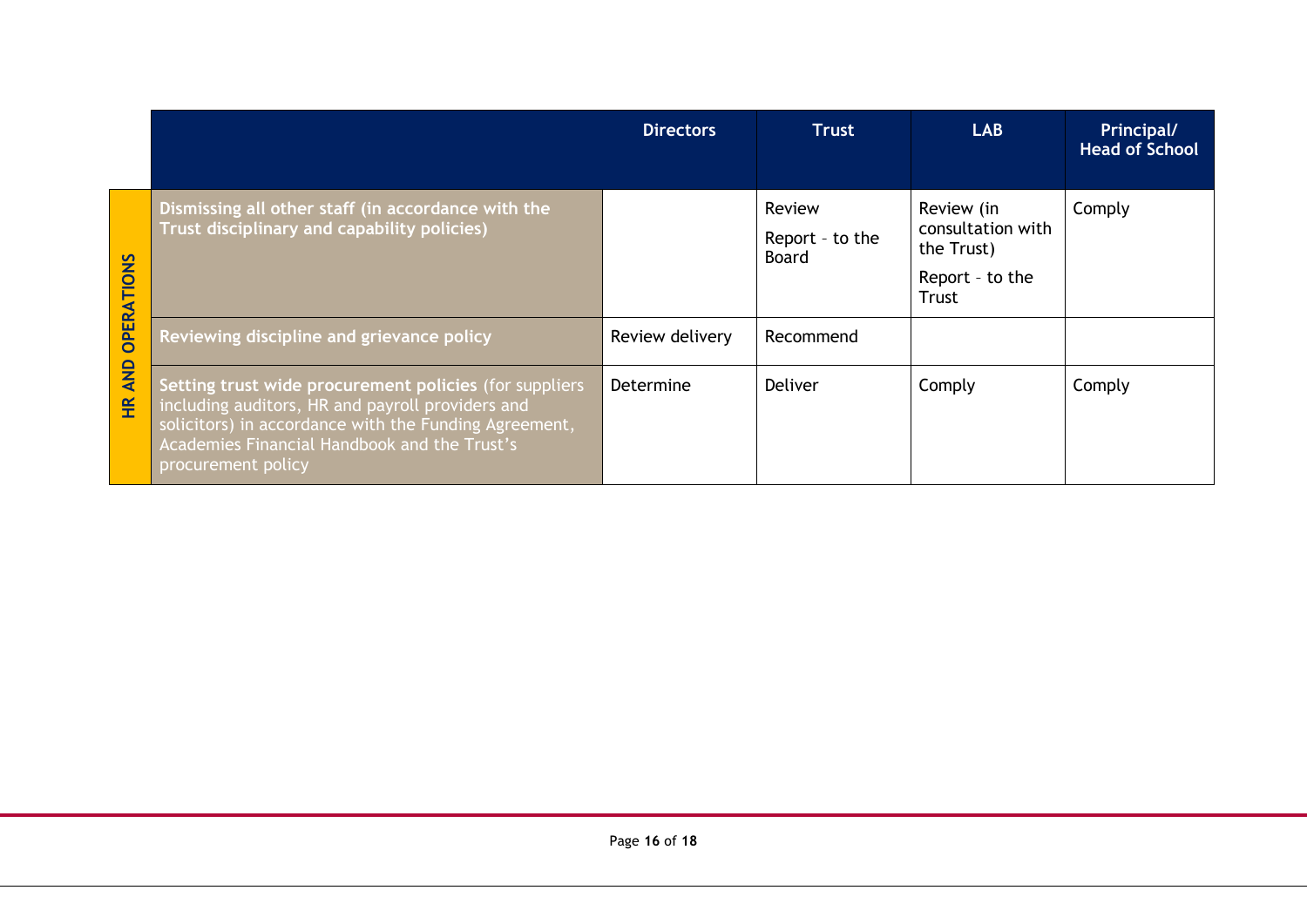|                                    |                                                                                                                                                                 | <b>Directors</b>                                | <b>Trust</b>                                                                          | <b>LAB</b>                         | Principal/<br><b>Head of School</b>               |
|------------------------------------|-----------------------------------------------------------------------------------------------------------------------------------------------------------------|-------------------------------------------------|---------------------------------------------------------------------------------------|------------------------------------|---------------------------------------------------|
| <b>OPERATIONS</b><br><b>HR AND</b> | Setting academy specific procurement policies - in<br>accordance with the Funding Agreement, Academies<br>Financial Handbook and the Trust's procurement policy | Determine                                       | Review                                                                                | Comply                             | Recommend                                         |
|                                    | Determining and allocating central services provided<br>to the Academies by the Trust                                                                           | Determine (in<br>consultation<br>with the LABs) | Deliver- on<br>recommending<br>the allocation of<br>services to the<br><b>Board</b>   |                                    |                                                   |
|                                    | Overseeing the effectiveness of services provided<br>centrally by the Trust                                                                                     | Review                                          | Deliver and<br>report to Board                                                        | Report - to the<br>Trust           |                                                   |
|                                    | Asset and Premises Maintenance Strategy -<br>determining use of Academies' premises and ensuring<br>premises are adequately maintained                          | Determine - Trust<br>wide policy                | Recommend                                                                             | Review delivery<br>of academy plan | Deliver - in<br>accordance with<br>Academy policy |
|                                    | Acquiring and disposing of Trust land                                                                                                                           | <b>Deliver</b>                                  | Recommend                                                                             |                                    |                                                   |
|                                    | <b>Changing use of Assets</b>                                                                                                                                   | <b>Deliver</b>                                  | Recommend to<br>the Board of any<br>changes to fixed<br>assets used by<br>the Academy |                                    |                                                   |